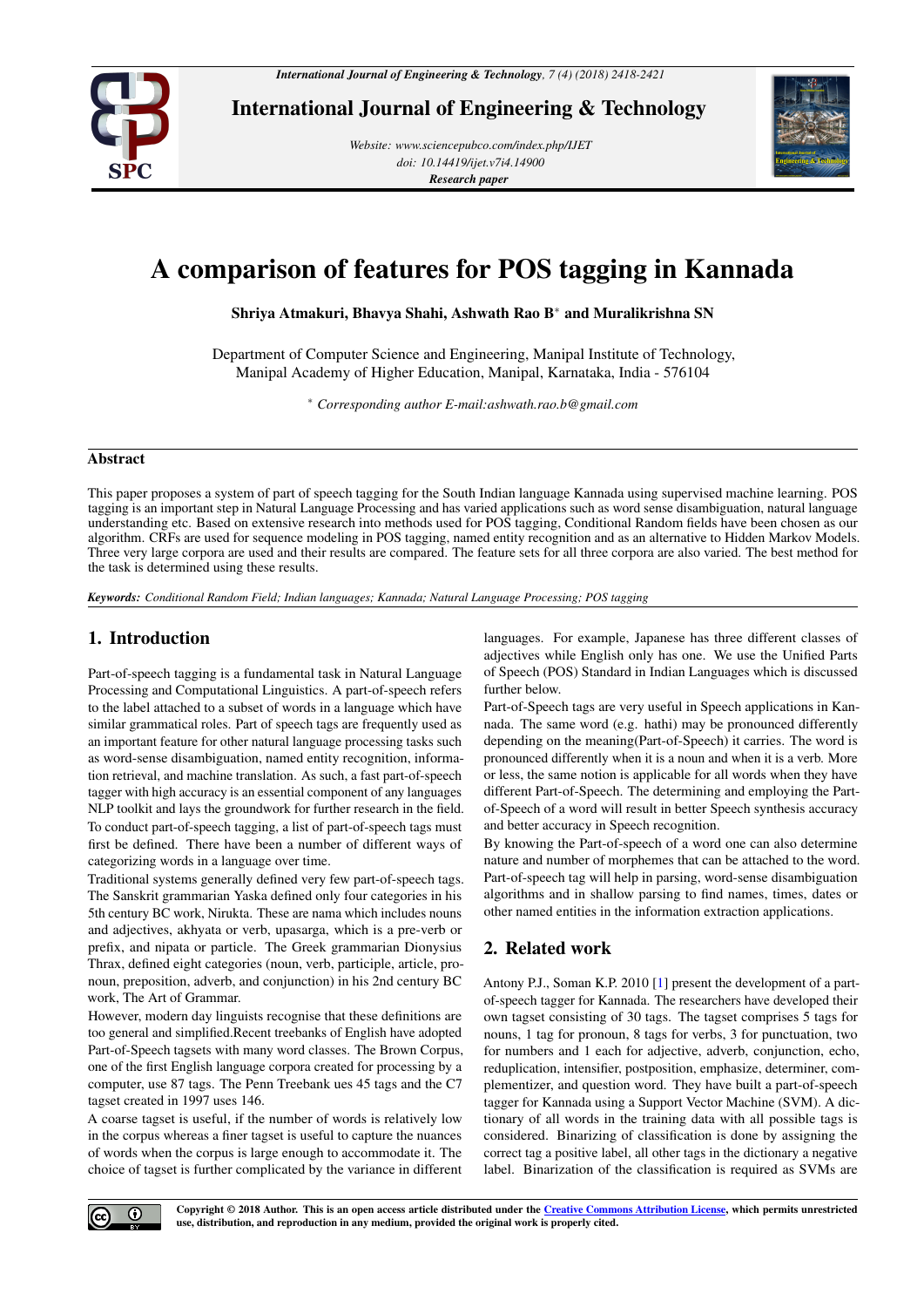binary classifiers. When trained on 10,000 words the accuracy is 48%, and as the training size increased to 54,000 words the accuracy increased to 86%.

Shambavi B R and Ramakanth Kumar [\[2\]](#page-3-1) compare two different probabilistic models (HMM and CRF) on a portion of the EMILLE corpus. They utilise the tagset of 25 part-of-speech tags created by Bharati et al for the Indian Language Machine Translation Project. They use 95% of their data (51,269 words) for training only the remaining 5% (2,932 words) to test their models. They show that CRFs consistently outperform HMMs, achieving 84% accuracy with the former as opposed to 79% with the latter. While the comparison between CRFs and HMMs is useful for deciding between them in future work, the small size of their test dataset carries a risk that their model may be overfitted.

M. C. Padma and R. J. Pratibha [\[3\]](#page-3-2) take an unusual approach in creating a part-of-speech tagger for Kannada using no probabilistic models. Their system uses morphological analysis along with lookup tables and a rule-based approach. Their choice of tagset is the BIS Dravidian tagset which is a hierarchical system with 11 categories at the top level. They test their model on four smaller datasets (with 1352, 892, 357, and 257 tokens respectively) which were extracted from the EMILLE corpus.They obtain an average precision of 88.75%. While their system is effective, a non-probabilistic approach is intensive in both effort and data. It is also inflexible to the evolution of the language.

K. P. Pallavi and Anitha S. Pillai [\[4\]](#page-3-3) also use CRFs for POS tagging. They develop a tagger using an 80,000-word corpus created from Kannada Wikipedia. Their tagger achieves a maximum precision of 92.4% during cross validation.

CRFs have also shown their efficacy with other Indian languages. Notably, Avinesh and Karthik G [\[5\]](#page-3-4) use Conditional Random Fields and Transformation Based Learning for part-of-speech tagging and chunking in Telugu, Hindi, and Bengali. They achieve an accuracy of about 77.37%, 78.66%, and 76.08% for the three languages respectively.

This paper expands on previous work by utilizing CRFs due to their proven efficacy and testing them on a much larger corpus than has been previously used. It also compares the effectiveness of a number of different features to obtain the optimal set of features for this task.

# 3. Methodology

This section describes the approach utilised in undertaking this work. It first expounds the idea behind Conditional Random Fields, which are a core facet of the approach. It then delves into the dataset used and its features. Finally, it outlines the various features designed and the variations attempted.

# 3.1. Conditional Random Fields

For the purpose of POS Tagging, Conditional Random Fields are used. CRFs, which were first described in [\[6\]](#page-3-5) are a discriminative probabilistic model used to segment and label sequenced data. Unlike HMMs, which are generative, CRFs do not rely on the assumption of label independence. The advantage of discriminative models over generative ones is that they do not model the distribution of the features and instead focus is on modeling the distribution of labels over data. Another advantage of CRFs is that they allow the incorporation of data-dependent global features into the model which can be hard to do with generative models. Thus, CRFs are frequently used for Natural Language tasks such as POS tagging, named entity recognition and syntactic disambiguation.

CRFs assign a sequence of labels (in this case, the part-of-speech tags) with the highest probability to a sequence of inputs (in this case, the Kannada words). They are a supervised learning model which learn a set of feature functions and their corresponding weights to

perform classification. CRFs can also be understood as an extension of logistic regression with structured output. The probability distribution for CRFs is modeled by:

$$
p(y|x) = \frac{1}{Z(x)} \exp \sum_{k=1}^{K} \lambda_k f_k(y_t, y_{t-1}, x_t)
$$
 (1)

where  $y$  is the sequence of labels,  $x$  is the sequence of inputs  $\Lambda = \lambda_k \varepsilon R$  is the parameter vector,  $f_k$  is a set of real-valued feature functions and  $Z(x)$  is the normalization function given by:

$$
Z(x) = \sum_{y} \exp \sum_{k=1}^{k} \lambda_k f_k(y_t, y_{t-1}, x_t)
$$
 (2)

#### 3.2. Dataset

We use the Kannada treebank developed in [\[7\]](#page-3-6) to train our tagger. The treebank is divided into three corpora by topic. One corpus contains conversational data, the second contains tourism data, and the third is a general corpus. The general corpus is the largest and contains 17,175 sentences with a total of 218,530 tokens. The tourism corpus and the conversational corpus are around the same size and have 1,883 sentences with 26,521 tokens and 2,260 sentences with 19,315 tokens respectively. Each corpus was split with a 70-30 ratio for training and testing the POS tagger.

All tokens in the corpora are annotated with a POS tag, chunk, morphological information (including list of suffixes), dependency relations across chunks, sentence type, voice type. Of these features, the part-of-speech tag and the list of suffixes are significant in our task.

The corpora were tagged using the Unified Parts of Speech (POS) Standard in Indian Languages [\[8\]](#page-3-7) which has been drafted by the Department of Information Technology, Govt. of India. This standard details the uses of labels for POS tagging and includes XML schemas for the common POS format. Our dataset uses 39 different tags for Kannada that have been detailed in the standard. The count of each of these tags in the dataset, along with their descriptions is shown in Table [1.](#page-2-0)

#### 3.3. Models

Five different CRF models were tested using different template files. First, a very rudimentary model was built that used only the previous and current words as features for the tagger. The window size was then expanded to take into account the previous three words, the current word and the next three words. To contrast the effect of increasing the window size against using the inherent features present in the tokens, another model was trained using the previous, current and next words, along with a length feature. The length of the word was turned into a binary feature, with a value of 1 if the words had more than three characters and 0 otherwise. As this was more effective than the increased window size, further investigation was conducted into using the tokens inherent features.

Our penultimate model used the following features:

- 1. Context: The previous three words, the word to be tagged and the next three words.
- 2. Length: A binary feature with a value of 1 if the word was longer than three characters and zero otherwise.
- 3. IsDigit: A binary feature with a value of 1 if the token contained a digit and 0 otherwise.
- 4. IsPunct: A binary feature with a value of 1 if the token contained a non-alphanumeric character and 0 otherwise.
- 5. Suffixes: All the suffixes of the word.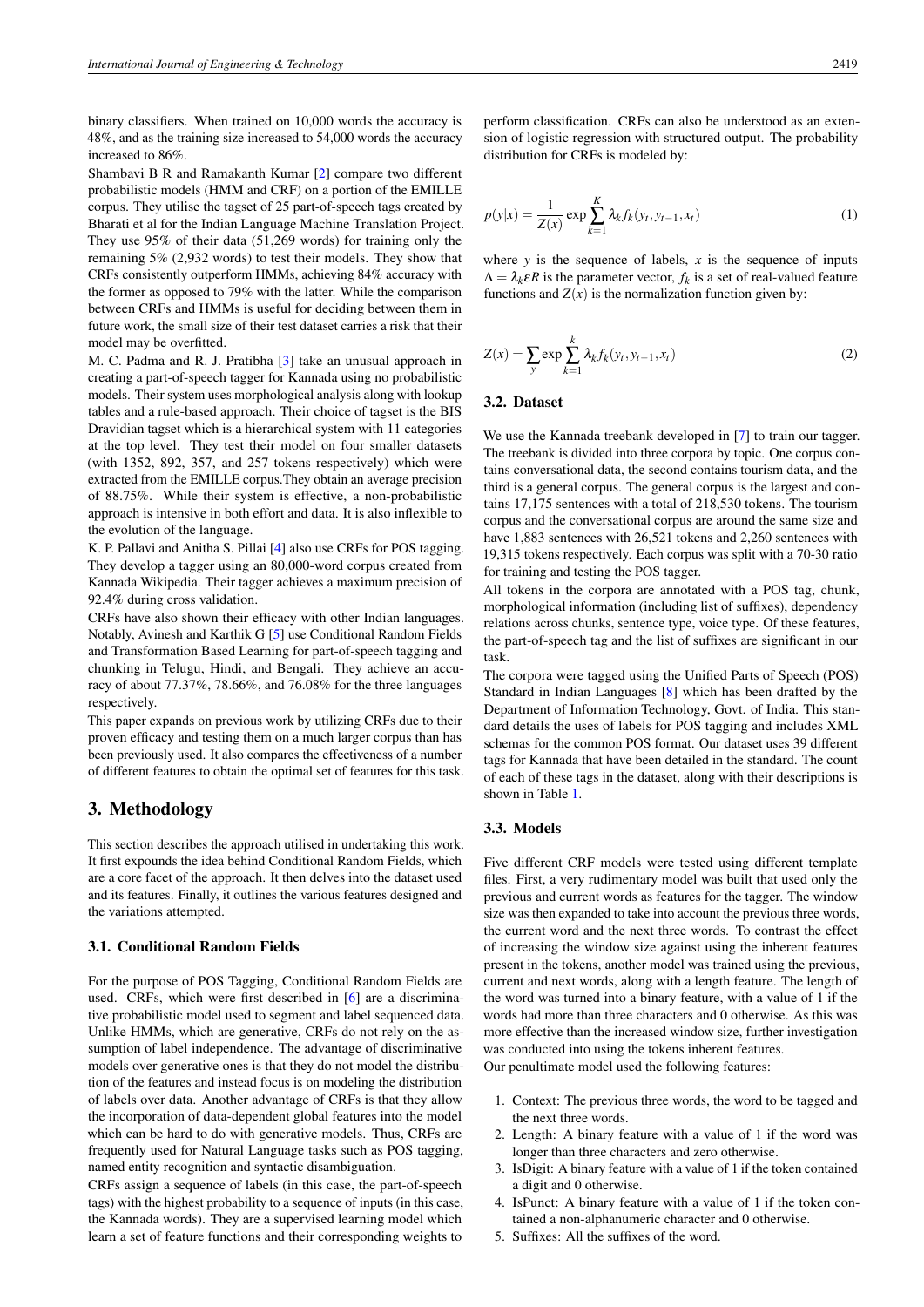Suffixes are an especially important feature as Kannada, like all other Dravidian languages, is an agglutinative language. Words in Kannada contain many suffixes which modify their meaning and role in the sentence. For our final model, we varied the number of suffixes to observe their effect on the results and found that inclusion of only the first three suffixes as features is sufficient to produce accuracies comparable to the model that uses all suffixes.

# 4. Results

Dataset

Table [2](#page-2-1) summarizes the results achieved using the various models. The accuracies are calculated as follows:

<span id="page-2-1"></span>
$$
Accuracy = \frac{No.of correctlytaggedwords}{Totalno.ofwords}
$$
 (3)

Table 2: Results of Each Model

|                  | Conversational | Tourism | General |
|------------------|----------------|---------|---------|
| Previous Word    | 71.6           | 75.6    | 80.5    |
| Window Size 3    | 78.1           | 78.5    | 83.6    |
| Length           | 79.2           | 79.1    | 84.7    |
| Suffix           | 83.2           | 83.7    | 89.1    |
| First 3 Suffixes | 83.5           | 83.1    |         |

The accuracy increases with each subsequent model, across all corpora. The highest accuracy achieved is by using the suffixes and other inherent features of the token. The General corpus achieves a higher accuracy than the other corpora due to its larger size. Since the size of the feature vectors used in the suffix method is very large, another method was tested which took only the first three suffixes of the token into account. The accuracy achieved through this method was comparable to the previous method, even though this method used less data, and hence was faster to train.

<span id="page-2-2"></span>

| Table 3: Results of Training on the General Corpus |  |  |  |
|----------------------------------------------------|--|--|--|
|----------------------------------------------------|--|--|--|

| Tested On:       | Conversational | Tourism |
|------------------|----------------|---------|
| Previous Word    | 72.7           | 71.4    |
| Window Size 3    | 80.8           | 76.1    |
| Length           | 81.2           | 76.5    |
| First 3 Suffixes | 857            | 79.4    |

<span id="page-2-3"></span>Table 4: Results of Training on the Tourism Corpus

| Tested On:              | Conversational | General |
|-------------------------|----------------|---------|
| Previous Word           | 42.O           | 47.7    |
| Window Size 3           | 57.7           | 63.6    |
| Length                  | 57.4           | 67.7    |
| <b>First 3 Suffixes</b> | 63 7           | 70 2    |

Table [3,](#page-2-2) Table [4,](#page-2-3) and Table [5](#page-3-8) show the accuracies achieved when training the model on a particular corpus and testing the model on the other corpora. In general, the accuracies increase with each subsequent model. The General corpus gives the best accuracy on testing with other corpora because of its comparatively larger size. While the previous word model is not very robust across corpora, the other models which use more contextual information give fairly good results even when tested on a different corpus than their training corpus.

| <b>DIVI-DIVIO</b>   | Delhonsuative (Will-Woru) | <b>JUU</b> |
|---------------------|---------------------------|------------|
| <b>DM_DMR</b>       | Demonstrative (Relative)  | 1          |
| IJ                  | Adjective                 | 10660      |
| NN                  | Noun                      | 7          |
| N_NN                | Noun (Common)             | 90220      |
| N_NNP               | Noun (Proper)             | 13182      |
| <b>N_NNV</b>        | Noun (Verbal)             | 451        |
| N_NST               | Noun (Nloc)               | 2954       |
| PR_PRC              | Pronoun (Reciprocal)      | 15         |
| PR_PRF              | Pronoun (Reflexive)       | 904        |
| PR_PRI              | Pronoun (Indefinite)      | 241        |
| PR_PRP              | Pronoun (Personal)        | 9830       |
| PR_PRO              | Pronoun (Wh-word)         | 755        |
| <b>PSP</b>          | Postposition              | 720        |
| QT_QTC              | Quantifiers (Cardinals)   | 7244       |
| QT_QTF              | Quantifiers (General)     | 1208       |
| OT <sub>-</sub> OTO | Quantifiers (Ordinals)    | 436        |

RB Adverb 4474 RD ECH Residuals (Echowords) 57 RD\_PUNC Residuals (Punctuation) 30404 RD SYM Residuals (Symbol) 3481 RD\_UNK Residuals (Unknown) 1 RP CL Particle (Classifier) 5<br>RP INI Particle (Injection) 166 RP\_INJ Particle (Injection) 166<br>RP\_INTE Particle (Intensifier) 601

RP\_NEG Particle (Negation) 153 RP\_RPD | Particles (Default) | 2777 V\_VAUX Verb (Auxiliary) 355  $V_V/M$  Verb (Main)  $45$ V\_VM\_VF | Verb (Finite) | 23849 VM\_VM\_VINF | Verb (Infinitive) | 1391 V\_VM\_VNF | Verb (Non-Finite) | 19986 V\_VM\_VNG | Verb (Gerund) 939

RP\_INTF Particle (Intensifier)

<span id="page-2-0"></span>Tag Meaning Count in

CC\_CCD Conjunction (Co-ordinator) 6772 CC\_CCS Conjunction (Subordinator) 3700 CC CCS UT Conjunction (Quotative) 216 CL Particle (Classifier) 16 DM\_DMD Demonstrative (Deictic) 3849 DM DMI Demonstrative (Indefinite) 561  $\frac{1}{\Omega_{\text{R}}}\frac{1}{\Omega_{\text{S}}}\frac{1}{\Omega_{\text{S}}}\frac{1}{\Omega_{\text{S}}}\frac{1}{\Omega_{\text{S}}}\frac{1}{\Omega_{\text{S}}}\frac{1}{\Omega_{\text{S}}}\frac{1}{\Omega_{\text{S}}}\frac{1}{\Omega_{\text{S}}}\frac{1}{\Omega_{\text{S}}}\frac{1}{\Omega_{\text{S}}}\frac{1}{\Omega_{\text{S}}}\frac{1}{\Omega_{\text{S}}}\frac{1}{\Omega_{\text{S}}}\frac{1}{\Omega_{\text{S}}}\frac{1}{\Omega_{\text{S}}}\frac{1}{\Omega_{\text{S$